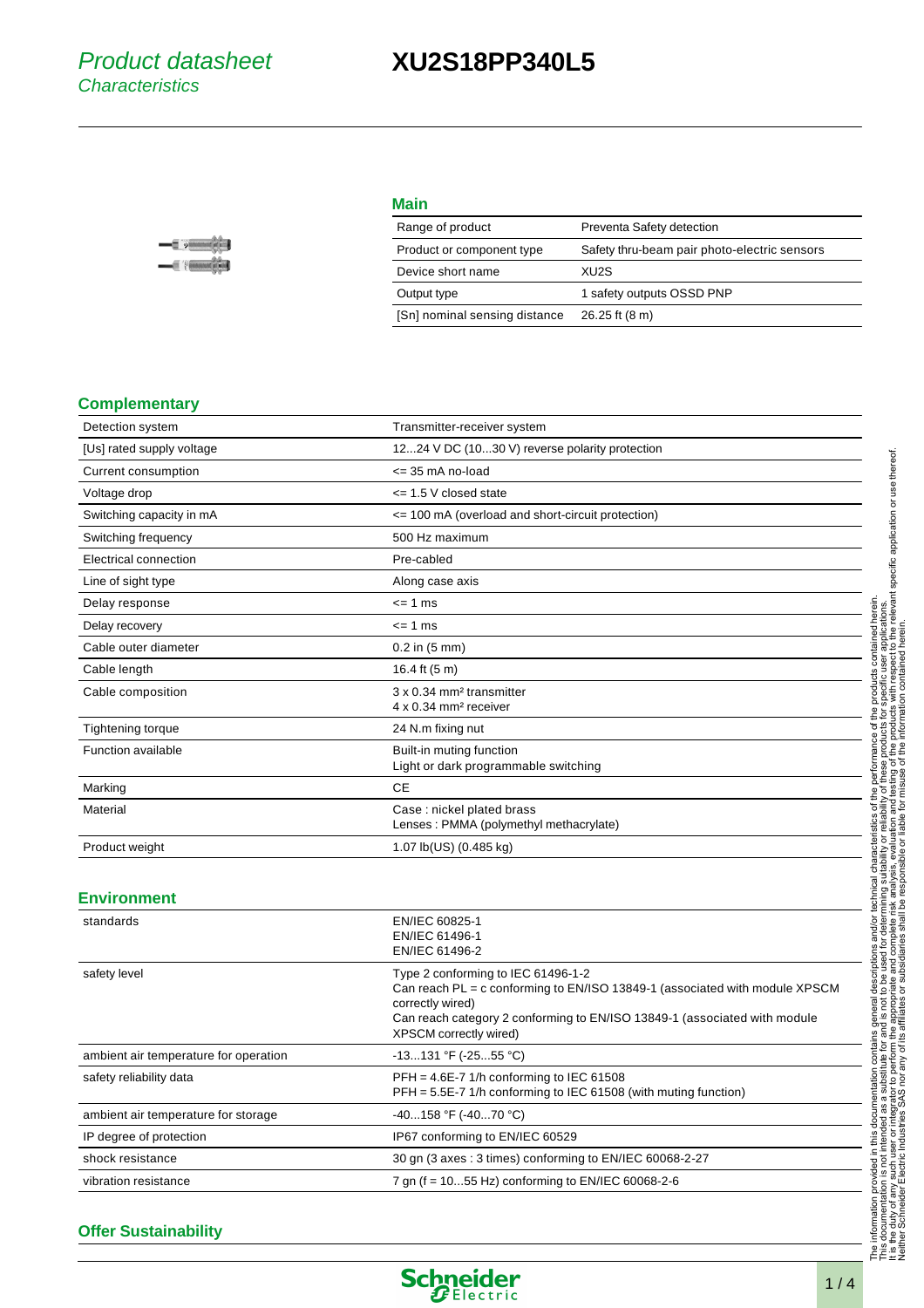| Not Green Premium product                                                                               | Not Green Premium product                                                                                                                               |
|---------------------------------------------------------------------------------------------------------|---------------------------------------------------------------------------------------------------------------------------------------------------------|
| of conformity                                                                                           | Compliant - since 1005 - Schneider Electric declaration Compliant - since 1005 - Schneider Electric declaration of conformity                           |
| Reference not containing SVHC above the threshold                                                       | Reference not containing SVHC above the threshold                                                                                                       |
| WARNING: This product can expose you to chemicals<br>including:                                         | WARNING: This product can expose you to chemicals including:                                                                                            |
| of California to cause cancer, and                                                                      | Diisononyl phthalate (DINP), which is known to the State Diisononyl phthalate (DINP), which is known to the State of California to cause<br>cancer, and |
| of California to cause birth defects or other reproductive defects or other reproductive harm.<br>harm. | Di-isodecyl phthalate (DIDP), which is known to the StateDi-isodecyl phthalate (DIDP), which is known to the State of California to cause birth         |
| For more information go to www.p65warnings.ca.gov                                                       | For more information go to www.p65warnings.ca.gov                                                                                                       |

### Contractual warranty

| Wa.<br>nontns<br>perioc<br>aн<br>. |  |
|------------------------------------|--|

### **Dimensions**

### **Receiver**







**(2)** Potentiometer

### **Transmitter**



**(1)** LED

**(2)** Potentiometer

### **Wiring Schemes (3-wire DC)**

### **Transmitter**



- **BU :** Blue
- **BN :** Brown
- **VI :** Violet
- **(1)** Test

### **Beam Break Test**



**BU :** Blue

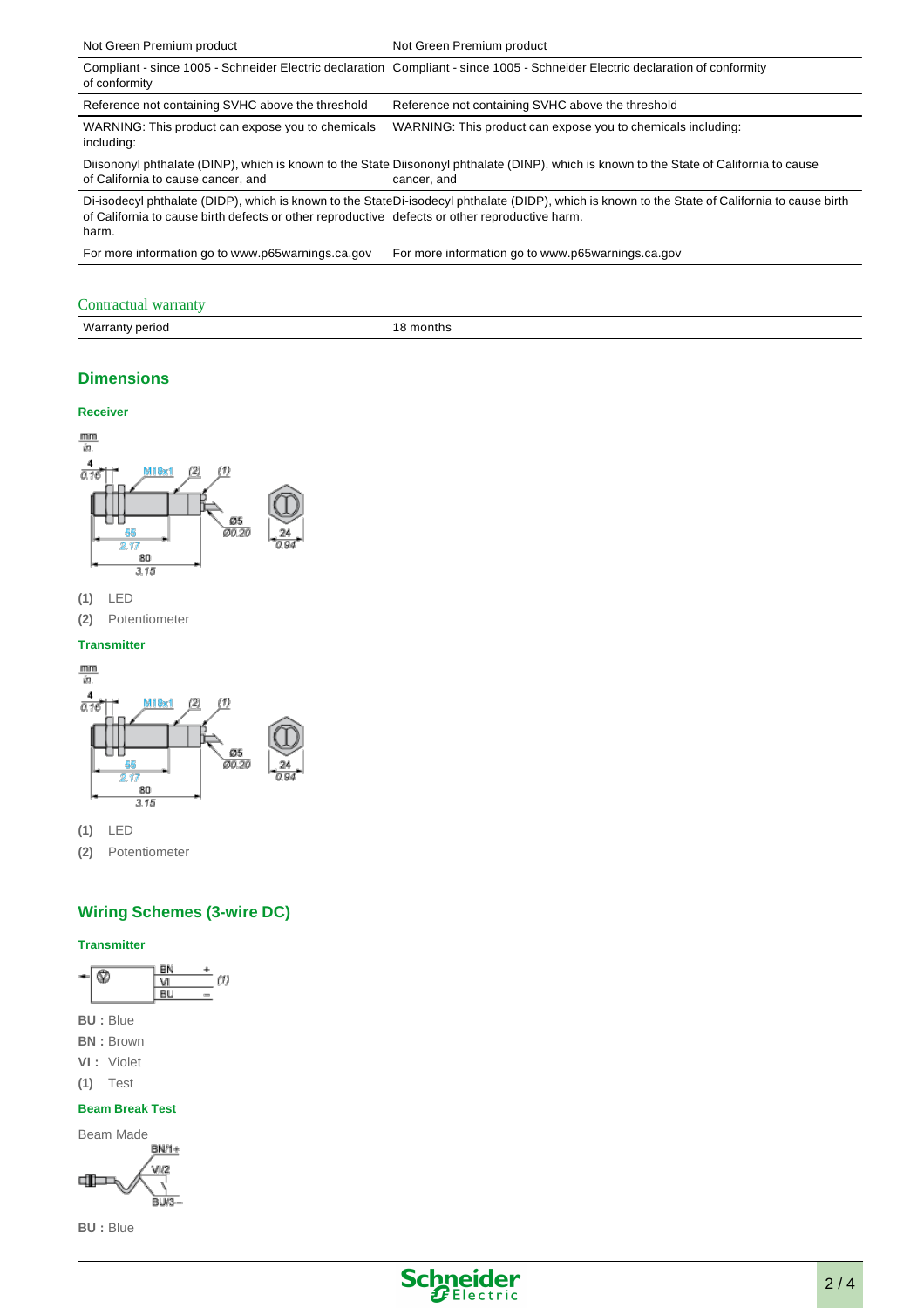**BN :** Brown

**VI :** Violet

Beam Broken

$$
\frac{\sqrt{1/2}}{\sqrt{1/2}}
$$

**BU :** Blue

**BN :** Brown

**VI :** Violet

### **Receiver**

**Light switching** (no object present). PNP output

**BN :** Brown

**BU :** Blue

**BK :** Black

**OG :** Orange

**Dark switching** (no object present). PNP output



**BN :** Brown

**BU :** Blue

**BK :** Black

**OG :** Orange

### **Connecting to a Safety Module**

| <b>Discover</b><br>XU2S18PP340D by                                                | Download & Documents 1 to 8 of 8                                                                 |                    |                  |
|-----------------------------------------------------------------------------------|--------------------------------------------------------------------------------------------------|--------------------|------------------|
| • Characteristics                                                                 | CAD                                                                                              |                    |                  |
| <b>Dimensions Drawings</b><br>٠<br>Connections and Schema<br>· Performance Curves | Preventa - Photo-electric sensors - Thru beam,<br>pair - Ref. XU2S18PP340D                       | SILENT 2015-07-21  | (Se              |
| Download & Documents                                                              | Preventa - Photo-electric sensors - Thru beam.<br>pair - Ref. XU2S18PP340D                       | SILENT 2009-10-23  | (Se <sub>1</sub> |
|                                                                                   | Instruction sheet                                                                                |                    |                  |
|                                                                                   | XU2S18 Cylindrical photo-electric sensor<br>design 18                                            | English 2015-07-21 | pdf              |
|                                                                                   | Product environmental                                                                            |                    |                  |
|                                                                                   | XUB, XU1 to XU9 Photoelectric Sensor,<br>Product Environmental profile                           | English 2012-03-19 | pdf v            |
|                                                                                   | End of life manual                                                                               |                    |                  |
|                                                                                   | XUB and XU1 to XU9 Photoelectric Sensors, English 2012-02-20<br>Product End-of-life Instructions |                    | pdf v            |
|                                                                                   | System user guide                                                                                |                    |                  |
|                                                                                   | Connecting to a monitoring device XU2S                                                           | English 2015-06-08 | pdf v            |
|                                                                                   | Catalog                                                                                          |                    |                  |
|                                                                                   | Safety light curtains Preventa XUSL                                                              | English 2015-05-18 | pdf v            |
|                                                                                   | Image of product                                                                                 |                    |                  |
|                                                                                   | Security light curtain XU2S                                                                      | SILENT 2015-07-21  | (Se.             |

**1 :** Click on Download & Documents

**2 :** Click on System user guide

To have all connection schematics concerning our safety module, select "download and document" and download the file "Connecting to a monitoring device XU2S"

### **Curves**

**Infrared Detection Curve**

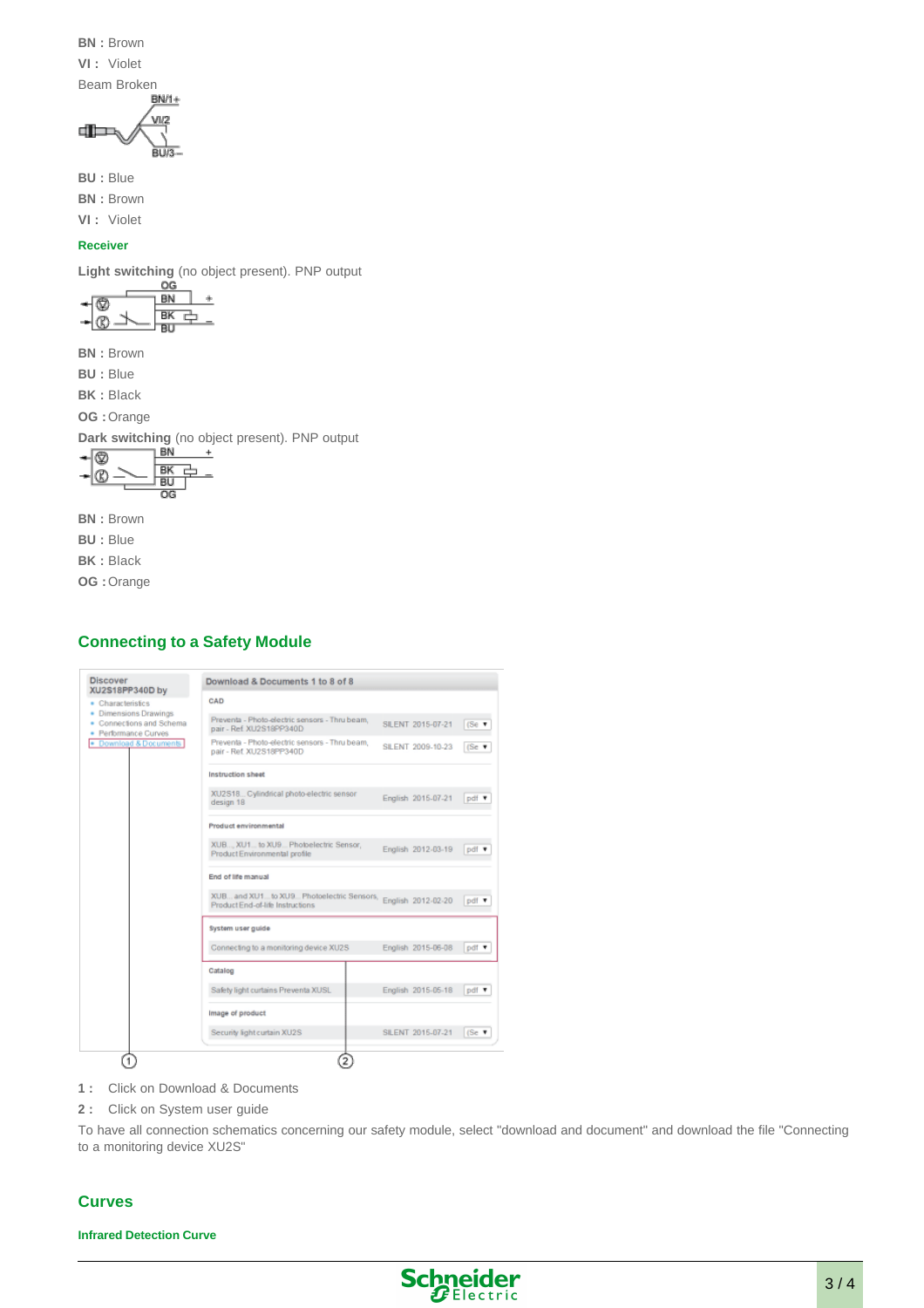

**(1)** Ø of beam

### **Verification of Correct Operation**



- 
- **(2)** LED on
- **(3)** Red LED **(4)** Signal level
- 
- **(5)** Optimum alignment